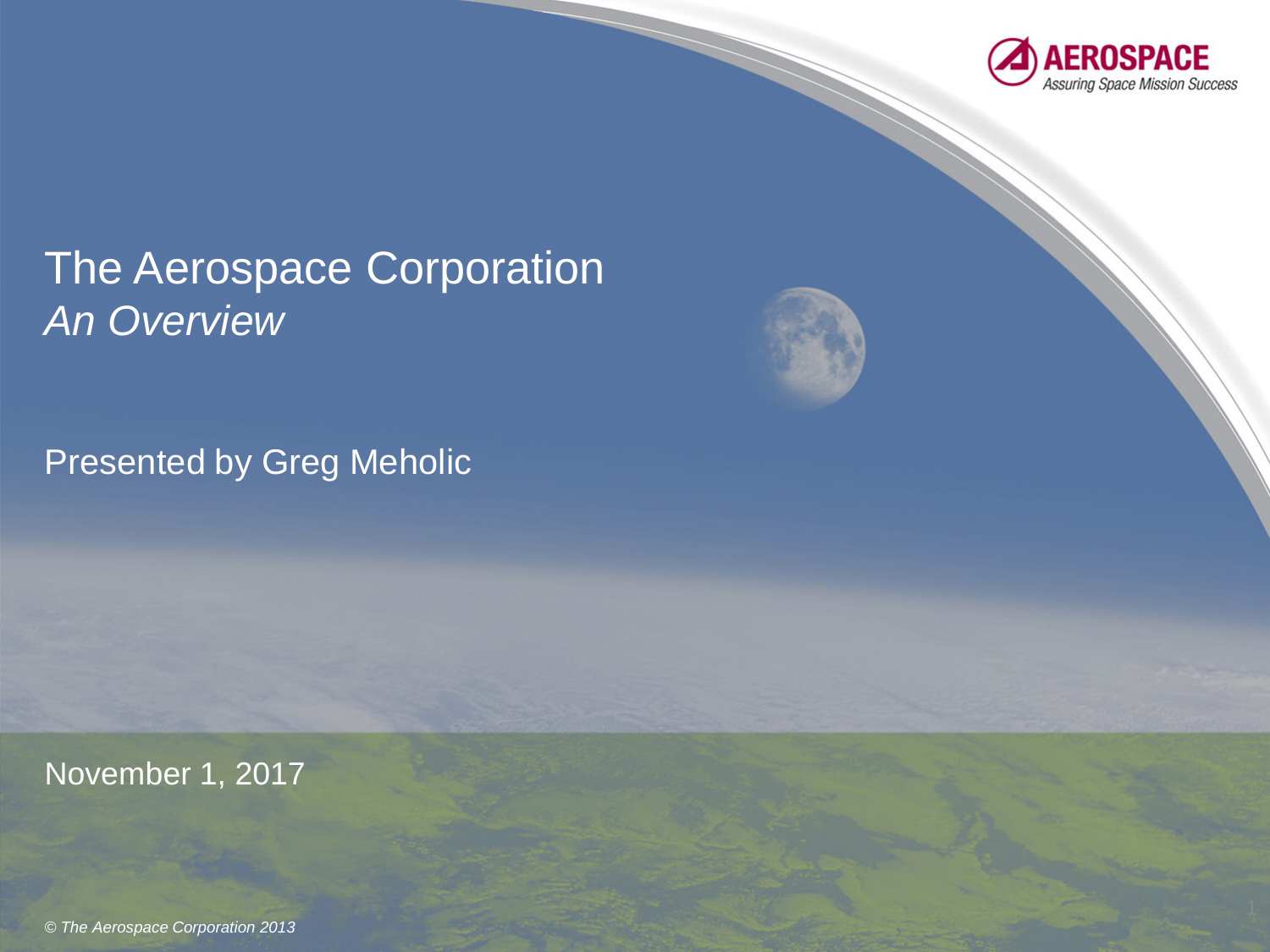# The Aerospace Corporation

- Created in 1960 as a California nonprofit corporation
	- *Attract and retain high quality engineers, scientists, and managers*
	- *Governed by Board of Trustees*
- Operates a **Federally Funded Research and Development Center**  (FFRDC) sponsored by the U.S. Air Force





- Work for DOD, NASA, other national and international civil and commercial clients
- A company of 3500 that provides advanced scientific and engineering services for space and related hightechnology systems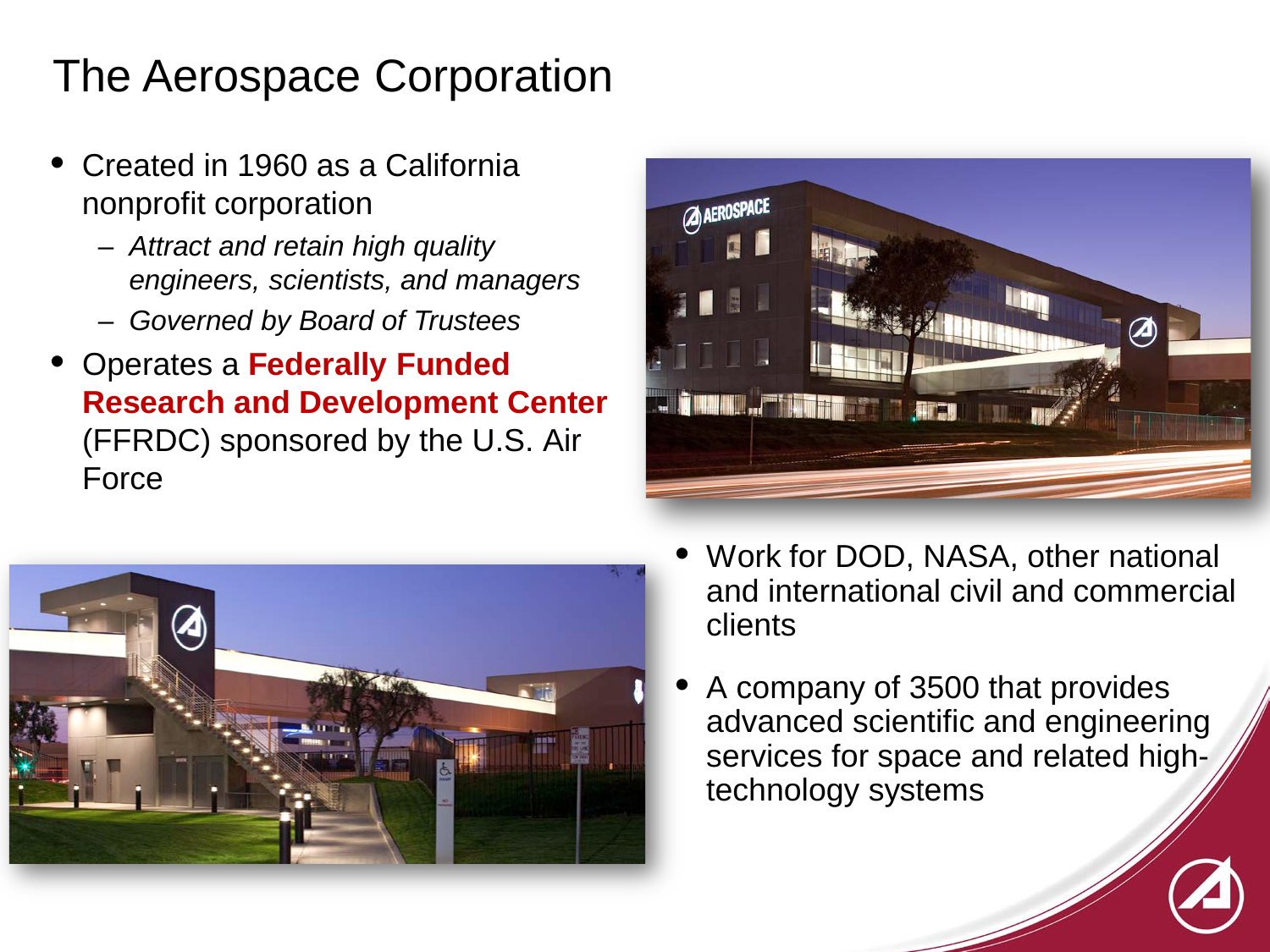# What is an FFRDC?

Federally Funded Research and Development Centers:

- Are sponsored by government agencies (DOD, DOE, IRS, others)
- Provide objective advice and perform research and development activities in highly complex technological disciplines
- Work in the national interest
- Are administered independently to ensure objectivity
- Are dedicated to the success of their sponsors

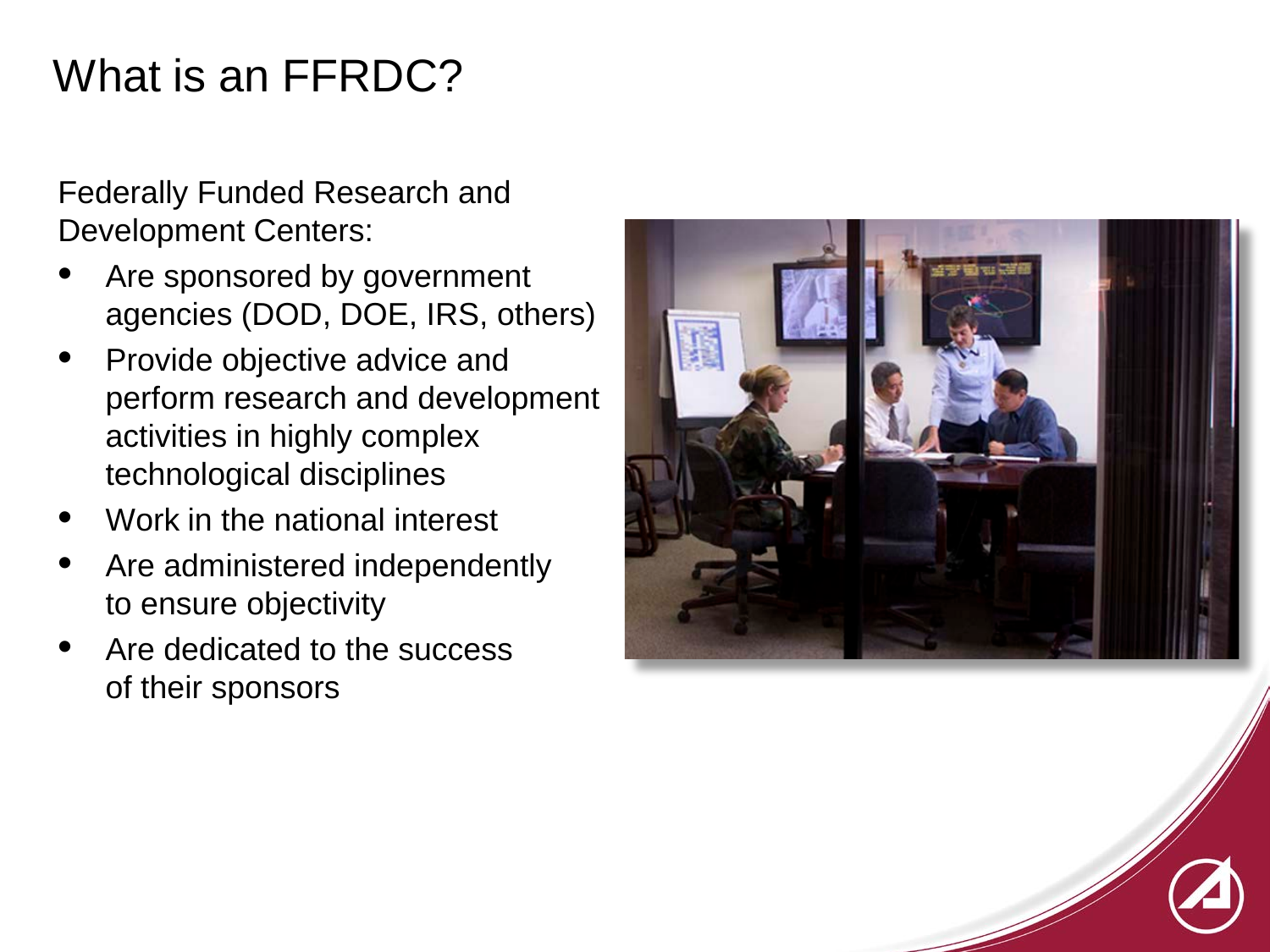#### Aerospace Attributes



- Absolutely no organizational conflicts
	- *Go to any company*
	- *Serve on any source selection*
	- *Delve into any technical problem*
- Evaluate innovative space technologies
	- *The nation's corporate memory for space systems*
- Sole interest is the mission success of our customer
	- *Motive is not for profit or business growth*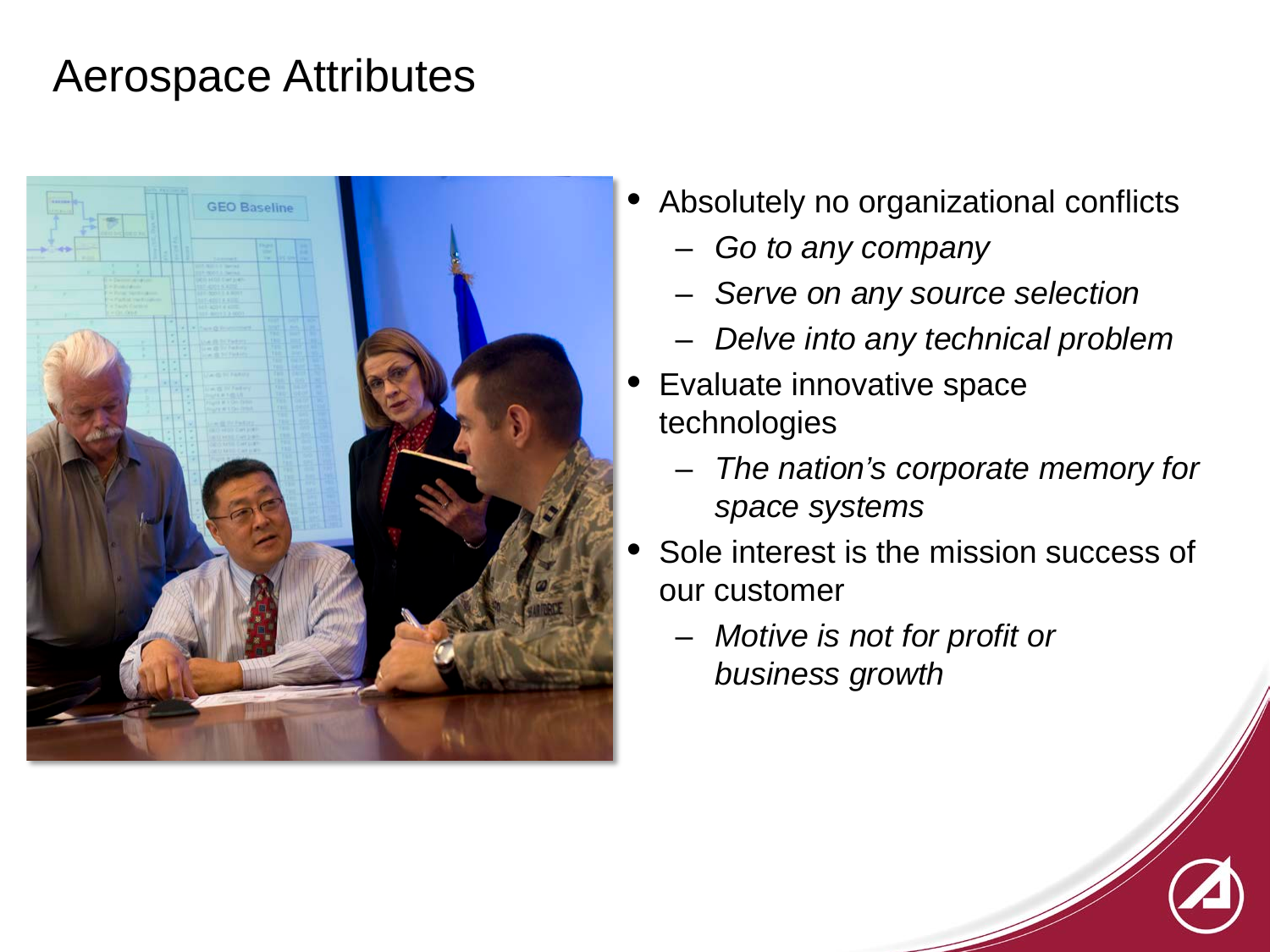# System Life Cycle Experience

*Aerospace Provides Critical Cross-Program Technical Support*

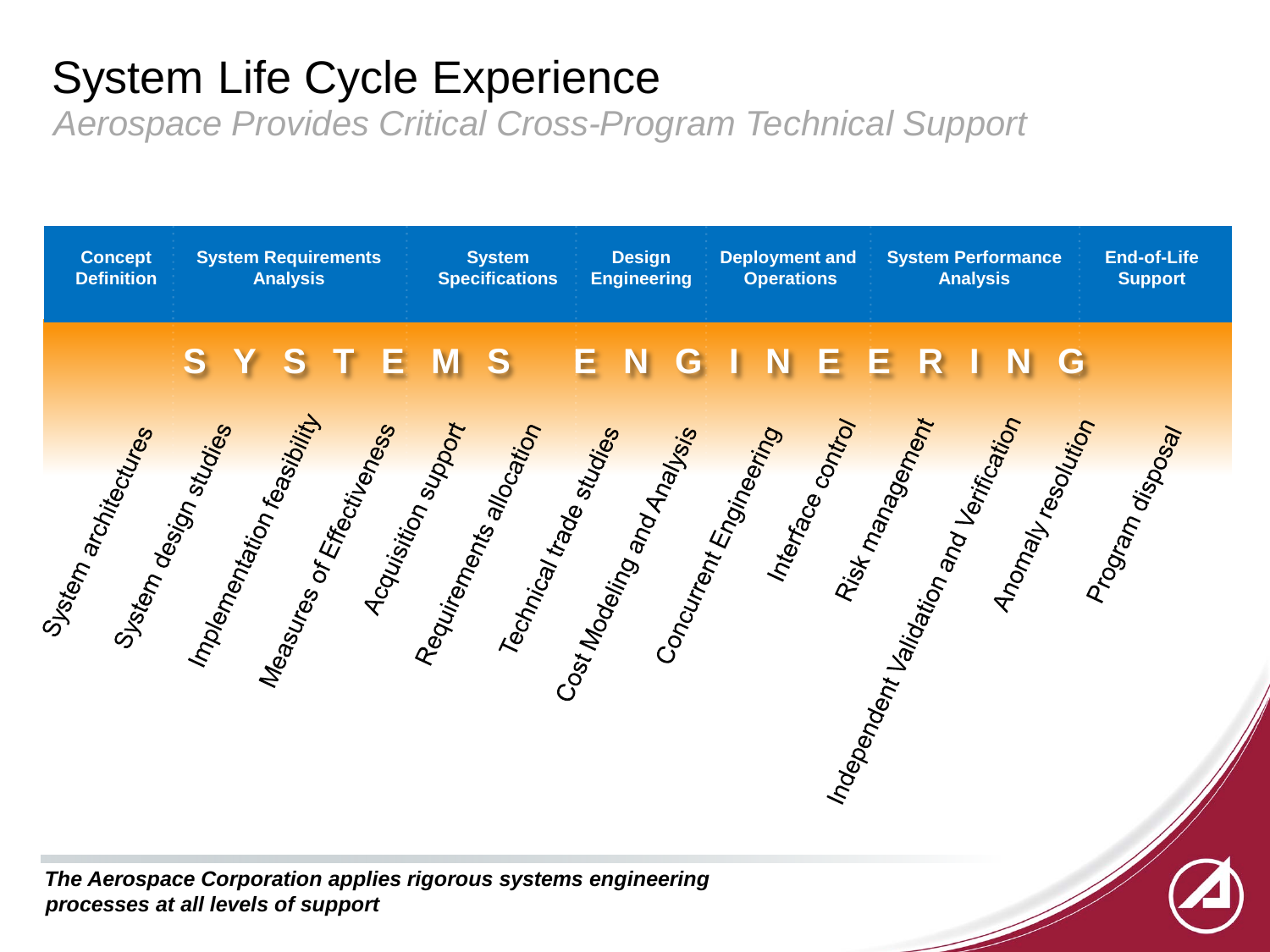# Aerospace Technical Organization

*Program Offices*



*Aerospace expertise spans all areas of space engineering & technologies*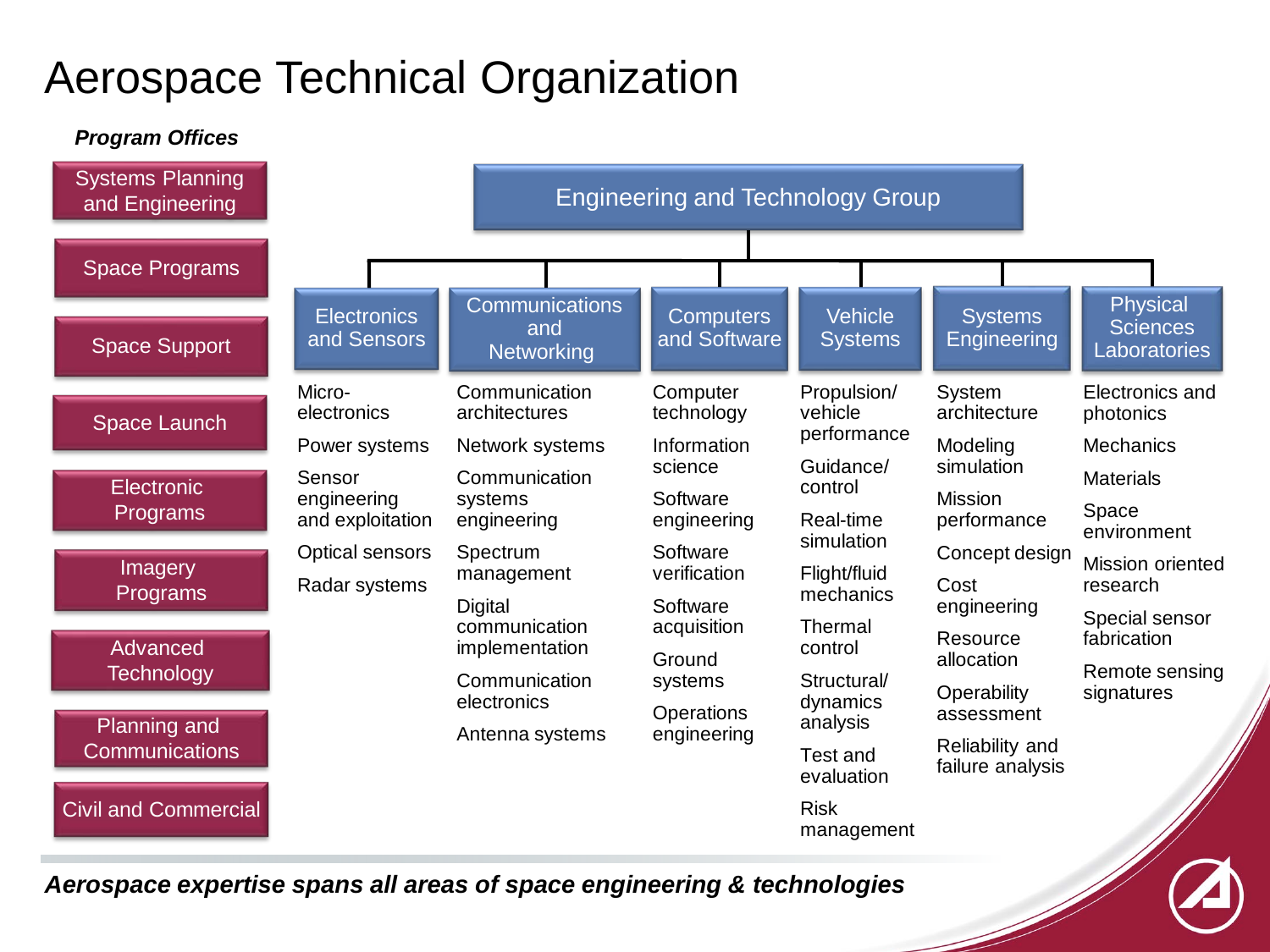### Aerospace Launch Mission Assurance *Launch Readiness Verification Process*

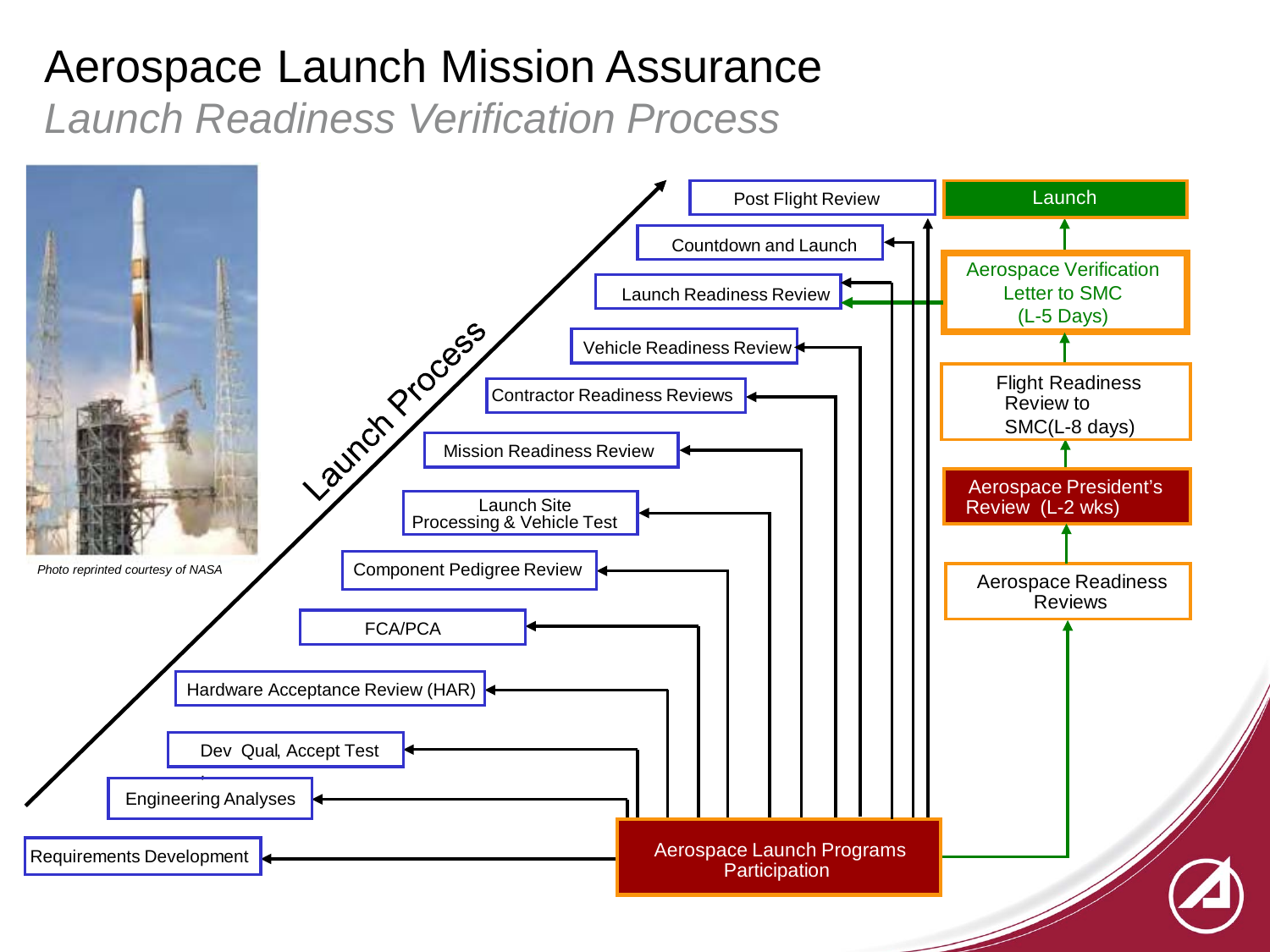### Previous Affiliation and Degrees of Technical Staff

Employees ~3500 people, ~2500 Technical Staff, ~28% Ph.D. ~43% MS

- *Roughly 73% have prior government, military or industry experience*
- *Average 25 years of experience (Industry average 18 years)*
- *Stable workforce, < 2% annual attrition (Industry average 15% attrition)*



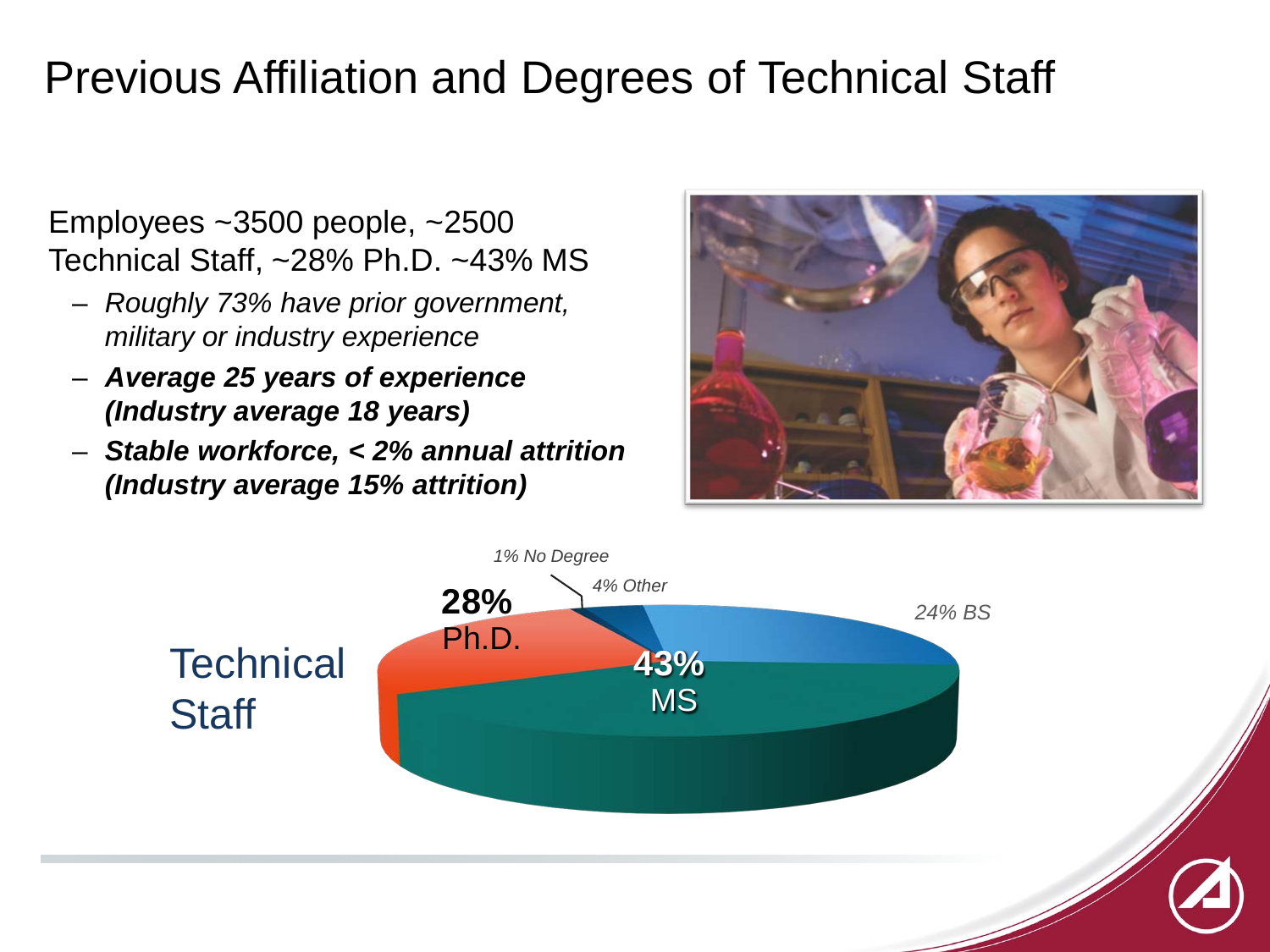## Discipline of Technical Staff\*